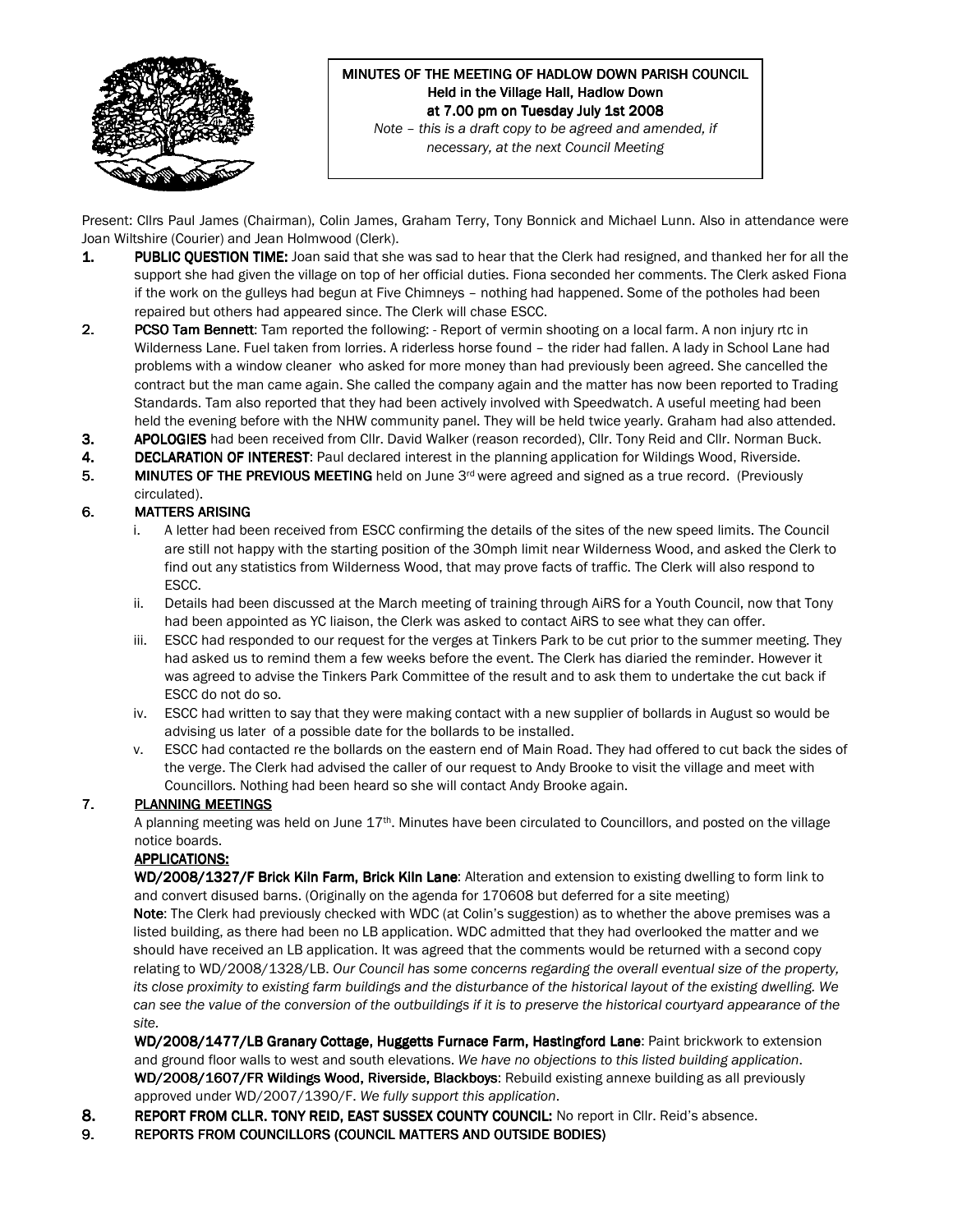i. Rights of Way, Highways and Footpaths: In David's absence Paul said he had received a complaint about the encroachment of the hedges on the Main Road from Wheelers Lane to School Lane. The Clerk will contact ESCC and ask them to deal but to ensure that the matter cleared is taken away rather than being allowed to wash down again. Again the Council would ask Andy Brooke to have a site meeting to view the problem. Michael advised that local residents had cleared the overgrown grass at the exit of Five Chimneys onto the Main Road, as ESCC had not dealt in time. It was agreed to let ESCC know when contacting about the other matters and that it is already growing again.

 The school signs in School Lane are obliterated by foliage. It is asked that if the hedges cannot be cut back regularly, that the school signs could be re-sited.

The exit from Dog Kennel Lane is becoming impossible because of the vegetation growing out from the verge and hedges. It needs cutting back urgently for safety reasons. The Clerk will ask ESCC if it can be dealt with as a matter of urgency and can be done so annually, as the PC has to chase up residents annually.

ii. Graham reported from the **NHW** seminar the previous day. The Police are appointing a manager to try to bring organisations together. It was announced that all crime in Wealden had dropped in the past 12 months. Emergency Planning Group: Eddie had sent an article to the Parish Magazine.

New Village Hall: Still waiting for more responses from the questionnaire.

Playing Field Committee: No meeting. The Fayre had once again been a great success. The Council asked for its CONGRATULATIONS to be passed on to the organisers. Graham also reported that the cricket pitch was being well used.

iii. Burial Ground: Tony had nothing to report however the Clerk had recently visited the burial ground to find 3 "builder's type" vehicles blocking the access. She had checked at the school who had no knowledge. It was suggested and agreed that a sign be purchased stating "no overnight parking, vehicles parked at owners risk and please keep access clear at all times". The Clerk will obtain prices.

Youth Council: the Clerk had forwarded information to Tony with regards the formation of a Youth Council.

iv. Village Hall Management Committee: Colin reported that as the new Village Hall would probably not be built for at least 5 years the VH committee are making a list of things that need doing and costing them. He will report back. They had revised charges and had a big clean up a few weeks ago. They are planning a big paint with the Variety Club providing the labour if the paint is supplied. A carpet has also been offered for the committee room. It was asked if the "Payback" team could be contacted to clear up the outside of the building. The Clerk will deal.

Wealden Association of Local Councils: Colin reported that Kelvin Williams (WDC Planning) had been invited to a future meeting.

Safer Wealden Partnership: Nothing to report.

v. Village Action Plan: Michael said that he had looked at the Village Action Plan and realised that it needs updating. Paul said that it had complied at the time it was undertaken and a lot had been achieved, like the emergency plan, broadband and speed limit changes.

Easylink. A brief discussion was held about local bus services. It was agreed to look further into the matter. Sustainable Development and Environment Matters. Michael had contacted ESCC and WDC and was advised that there was a comprehensive extension planned to current services. They are favouring a similar system to that in Forest Row, or another option is scaled down collections. They are looking at waste management contracts. Paul said that the recycling centre at Wilderness Wood was extensively used. Graham commented that he had heard that ESCC were going to dump tons of hardcore or similar in Byway 22. It seemed the wrong thing to do. Surely it will sink and does not seem to be right for horses. It was agreed that the Clerk will write to the new person at ESCC to ask what their planned course of action is.

- vi. Tree Warden Jo Dummer (ex Councillor). Nothing reported.
- 10. BANK RECONCILIATION No report as statement not received.
- 11. OTHER FINANCE MATTERS: The final accounts for 2007-2008 were presented by the Clerk for approval. They had previously been presented at the recent finance meeting. The ear-marked reserves had been changed as recommended by the finance group. The accounts were approved by all present and signed by the Chairman. They will now be sent off to the external auditors and the Notice of Audit will be posted on Friday 4th of July.

12. ACCOUNTS FOR PAYMENT: The following were agreed for payment and cheques signed. (BT noted).

- i. Jean Holmwood. Salary £540.40 and expenses £413.02 = total £953.42. (Note the Clerk's expenses include £384.12 which was the cost of advertising the Clerk's position in the Friday-Ad. Authorised by the Chairman)
- ii. SALC New Councillors Packs. £105.75
- iii. Inland Revenue £612.32.
- iv. John Roberts. £71 for internal audit.
- v. BT the quarterly account has been received from BT totalling £65.01. This will be collected by direct debit on or after July 6th.
- vi. Viking £69.76. Stationery.

#### 13. CLERK'S MATTERS:

i. The Clerk had not undertaken any extra hours.